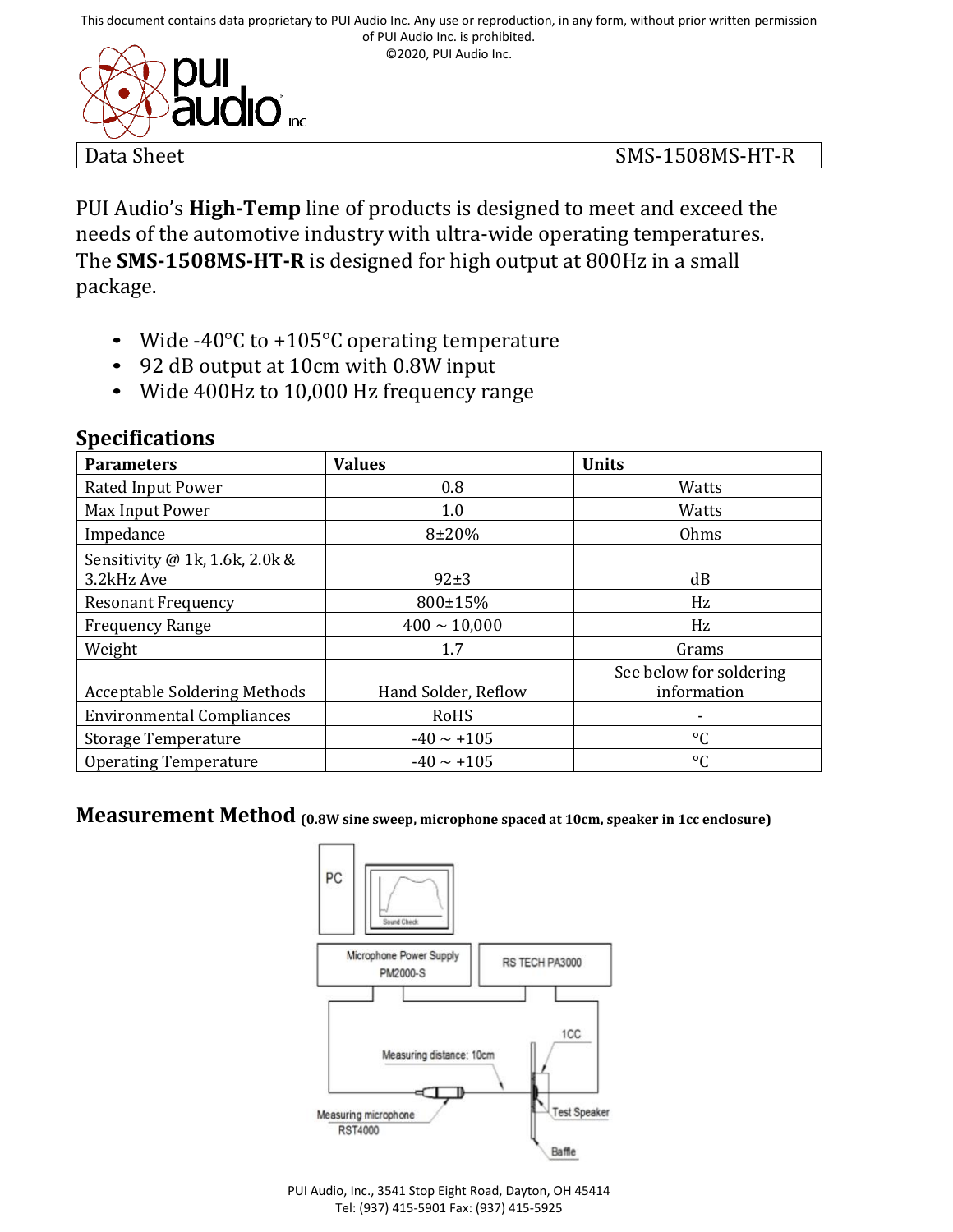#### **Typical Frequency Response (0.8W sine-sweep with microphone spaced at 10cm)**



## **Recommended Soldering Procedure**



| Profile Feature                                 | Pb-Free Assembly                           |  |
|-------------------------------------------------|--------------------------------------------|--|
| Average ramp-up rate $(T_L$ to $T_p$ )          | 3°C/second max.                            |  |
| Preheat                                         |                                            |  |
| -Temperature $Min(Ts_{min})$                    | $150^{\circ}$ C                            |  |
| -Temperature $Min(TSmax)$                       | 200℃                                       |  |
| -Temperature Min.(ts)                           | $60\negthinspace\negthinspace 180$ seconds |  |
| $T_{\rm Smax}$ to $T_{\rm L}$                   |                                            |  |
| -Ramp-up Rate                                   | 3°C/second max.                            |  |
| Time maintained above:                          |                                            |  |
| - Temperature $(T_L)$                           | $217^\circ$ C                              |  |
| $-Time(T_L)$                                    | $60\negthinspace\negthinspace-150$ seconds |  |
| Peak temperature $(Tp)$                         | 245°C+0/-5°C                               |  |
| Time within 5°C of actual Peak temperature (tp) | 6 seconds max                              |  |
| Ramp-down Rate                                  | $6^{\circ}$ C/second max.                  |  |
| Time 25℃ to Peak Temperature                    | 8 minutes max.                             |  |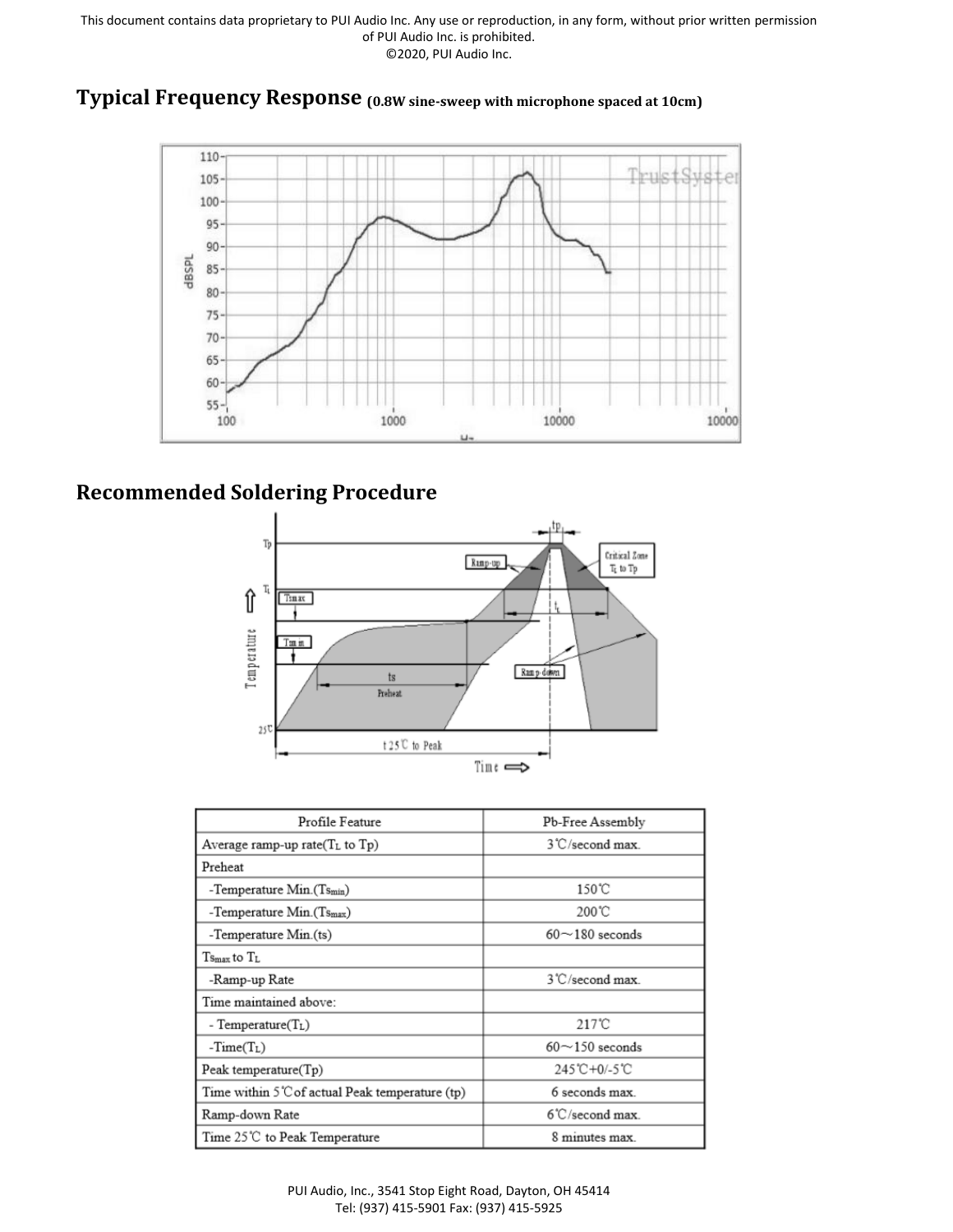#### **Reliability Testing**

| <b>Type of Test</b>              | <b>Test Specifications</b>                                                                                                                                                                                                                                |  |
|----------------------------------|-----------------------------------------------------------------------------------------------------------------------------------------------------------------------------------------------------------------------------------------------------------|--|
| <b>High Temperature Test</b>     | Test part at $+105^{\circ}$ C for 120 hours                                                                                                                                                                                                               |  |
| Low Temperature Test             | Test part at -40°C for 120 hours                                                                                                                                                                                                                          |  |
| <b>Humidity Test</b>             | 40±2°C, 90 $\sim$ 95% RH, 120 hours                                                                                                                                                                                                                       |  |
|                                  | Total 5 cycles,                                                                                                                                                                                                                                           |  |
|                                  | 1 cycle consisting of -40±2°C, 30 minutes                                                                                                                                                                                                                 |  |
|                                  | $20\pm5\degree$ C 15 minutes                                                                                                                                                                                                                              |  |
|                                  | 105±2°C, 30 minutes                                                                                                                                                                                                                                       |  |
| <b>Temperature Cycle Testing</b> | $20\pm5\degree$ C 15 minutes                                                                                                                                                                                                                              |  |
|                                  | The part shall be subjected to a vibration cycle of<br>10Hz for a period of 1 minute. Total peak<br>amplitude shall be 1.52mm (9.3g). The vibration<br>test shall consist of 2 hours per plane in each<br>three mutually perpendicular planes for a total |  |
| <b>Vibration Test</b>            | time of 6 hours.                                                                                                                                                                                                                                          |  |
| <b>Shock Test</b>                | Sounder shall be measured after being applied a<br>shock of $980 \text{m/s}^2$ for each three mutually<br>perpendicular directions to each of 3 times by a<br>half sine wave.                                                                             |  |
|                                  | Drop from 700mm height onto the surface of a                                                                                                                                                                                                              |  |
| Drop Test                        | 10mm thick wooden board.                                                                                                                                                                                                                                  |  |

# **All specifications must be satisfied after the test.**

**Dimensions (Tolerance: ±0.5mm unless otherwise specified)**

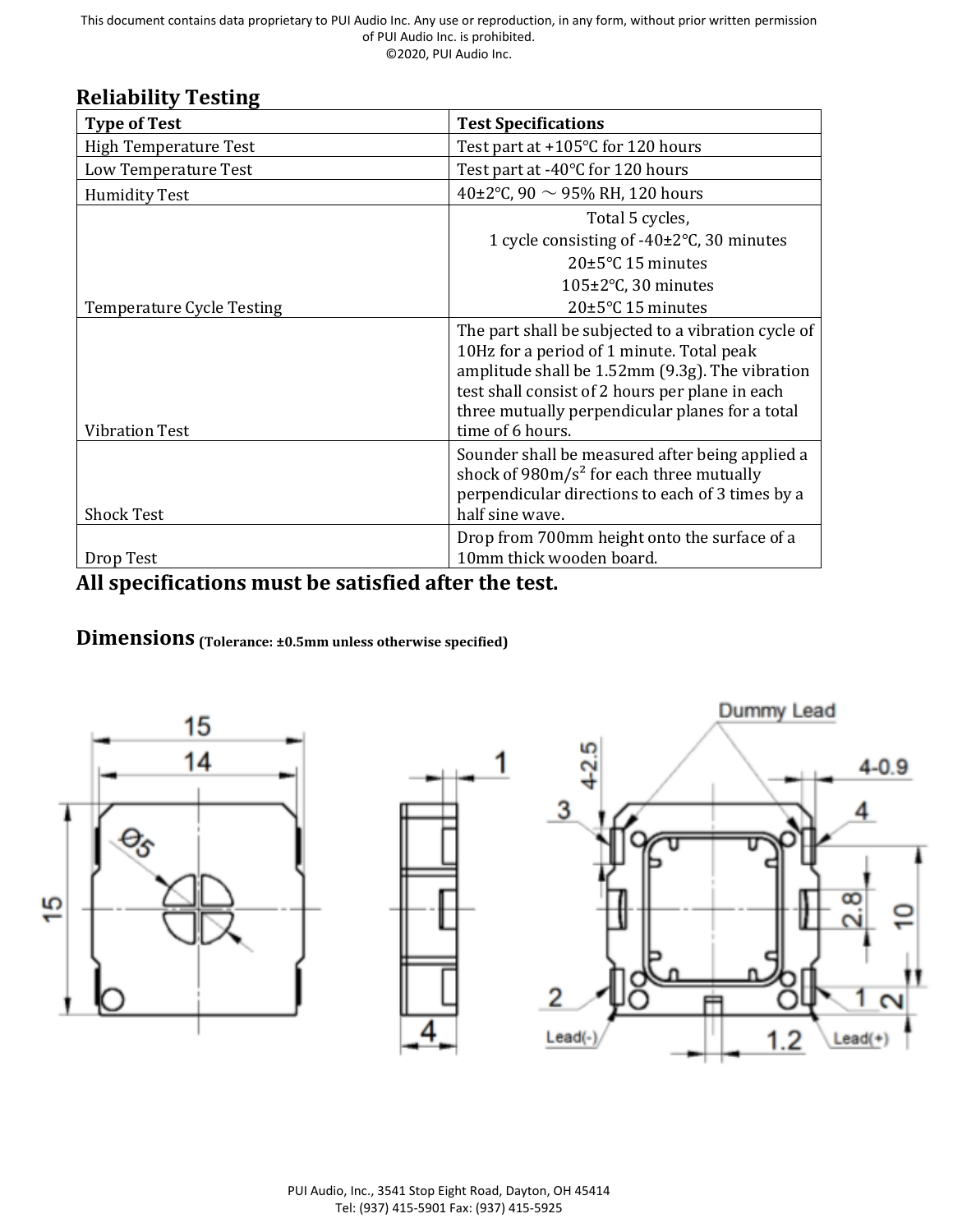### **Suggested Land Pattern\***





\*This land pattern is advisory only and its use or adaptation is entirely voluntary. PUI Audio disclaims all liability of any kind associated with the use, application, or adaptation of this land pattern.



PUI Audio, Inc., 3541 Stop Eight Road, Dayton, OH 45414 Tel: (937) 415-5901 Fax: (937) 415-5925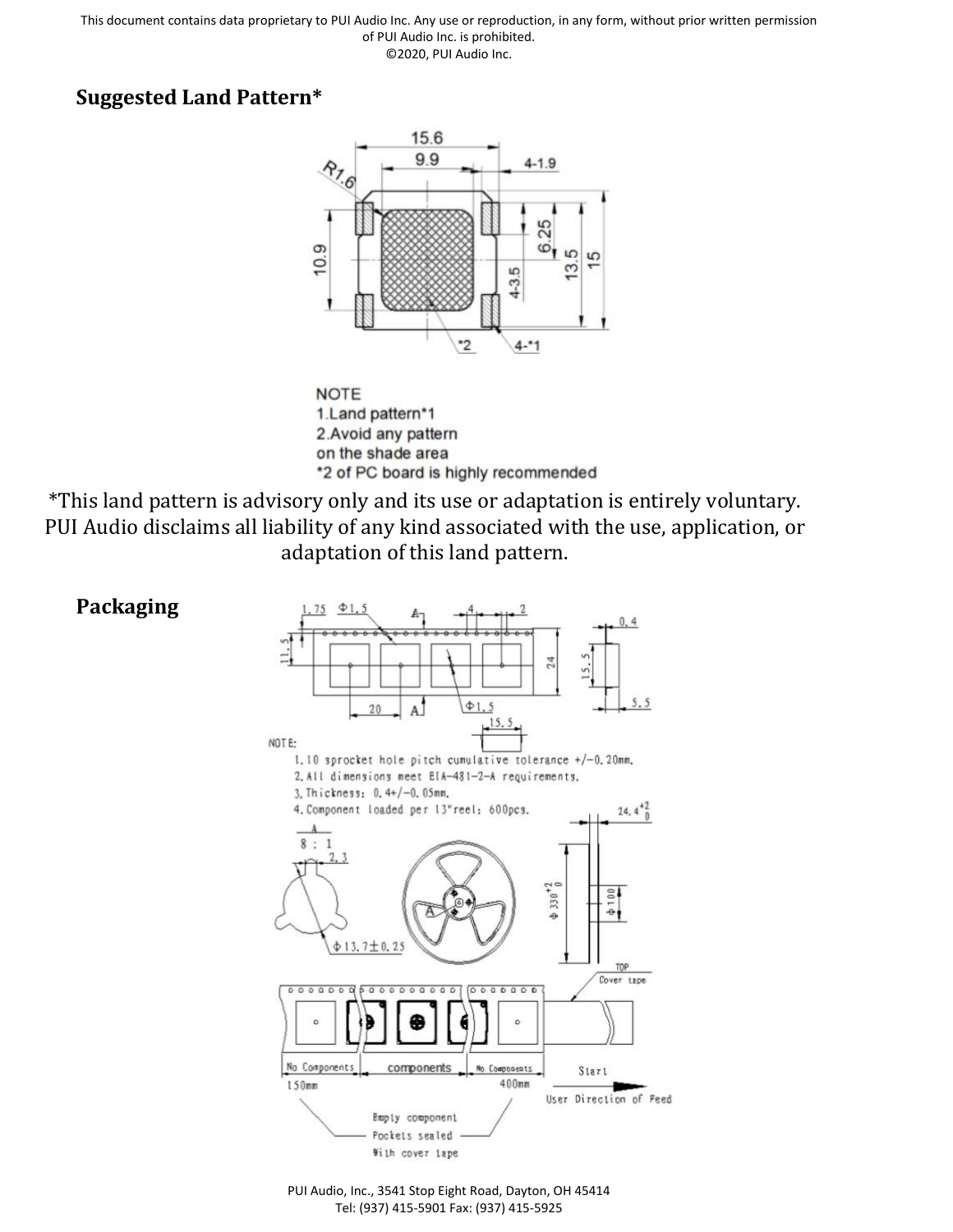# **Packaging (Cont'd)**



NOTES:

1.600 PCS per box 2. Total 10 boxes per carton 3. Total 6000 PCS carton 4. Volume: 42×35.5×36.5cm